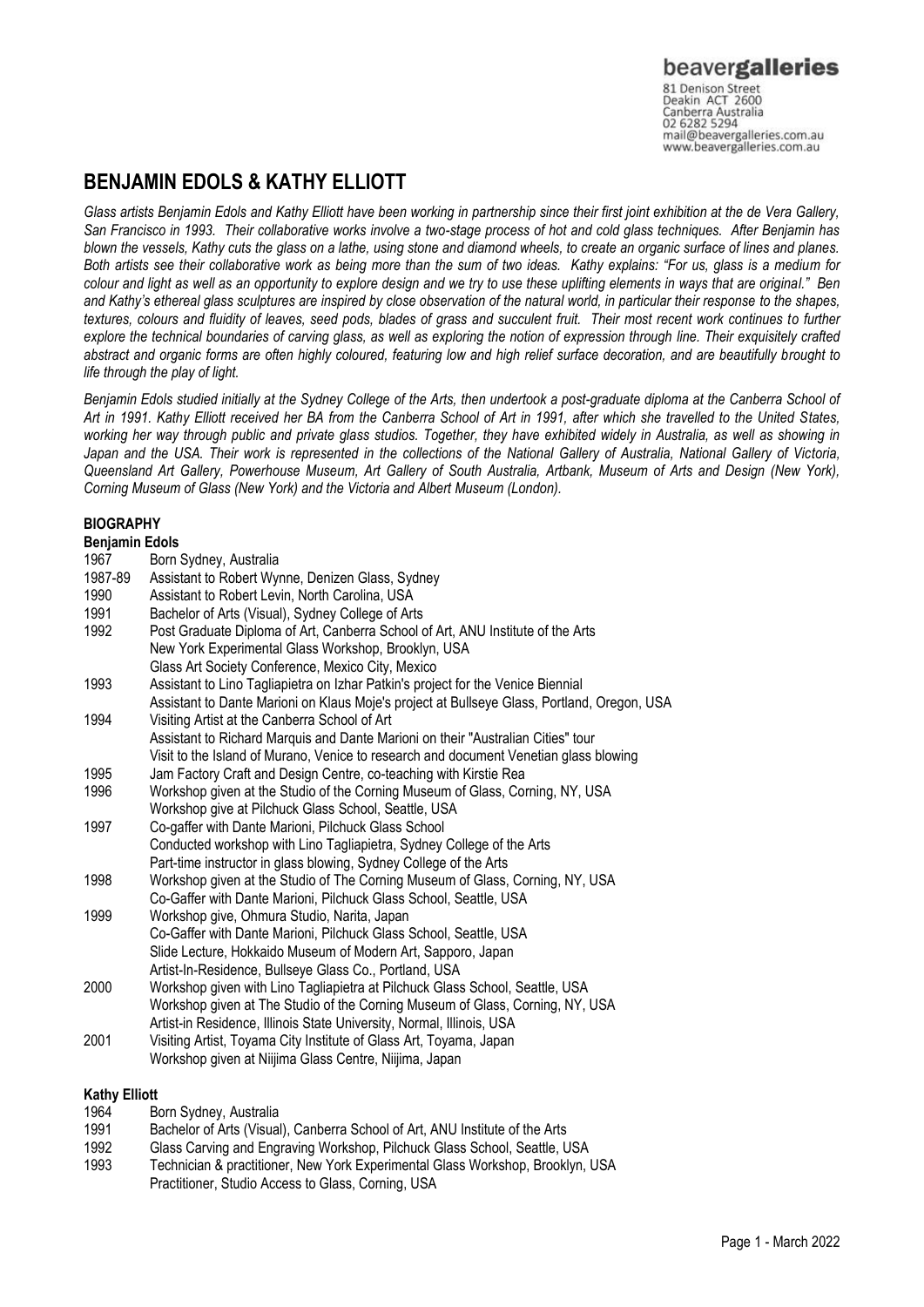81 Denison Street<br>Deakin ACT 2600 Canberra Australia 02 6282 5294 mail@beavergalleries.com.au www.beavergalleries.com.au

- 1994 Teaching Assistant, Pilchuck Glass School
- Visiting artist, Canberra School of Art
- 1995 Student of Dante Marioni and Gunnel Sahlin, Pilchuck Glass School<br>1996 Vorkshop given with Benjamin Edols, Pilchuck Glass School, Seattl
- 1996 Workshop given with Benjamin Edols, Pilchuck Glass School, Seattle, USA Workshop given with Benjamin Edols, Corning Museum of Glass, NY, USA
- 
- 1996-97 Member, Executive Committee, AUSGLASS (conference, workshops, auction and trade show, January 1997)<br>1997 – Attended symposium on 20th Century Italian Glass, Corning Museum of Glass, USA Attended symposium on 20th Century Italian Glass, Corning Museum of Glass, USA Attended workshop with Jiri Harcuba, Corning Museum of Glass Teaching assistant to Klaus Moje, Pilchuck Glass School, Seattle, USA
- 1998 Workshop given at The Studio of the Corning Museum of Glass, Corning, NY, USA
- 1999 Slide Lecture, Hokkaido Museum of Modern Art, Sapporo, Japan
- Artist-In-Residence, Bullseye Glass Co., Portland, USA
- 2000 Artists assistant to Klaus Moje, Pilchuck Glass School, Seattle, USA Workshop given at The Studio of the Corning Museum of Glass, Corning, NY, USA Artist-in Residence, Illinois State University, Normal, Illinois, USA
- 2001 Visiting Artist, Toyama City Institute of Glass Art, Toyama, Japan
- Artist -in -Residence, Niijima Glass Centre, Niijima, Japan
- 2002 Workshop given Canberra School of Art, Canberra
- Workshop given at The Studio of the Corning Museum of Glass, Corning NY, USA
- 2003 Visiting Artist at Jam Factory, Adelaide

### **SOLO EXHIBITIONS**

- 2020 Studio glass, (online), Beaver Galleries, Canberra
- 2019 'Undercurrent II', William Traver Gallery, Seattle, USA
- 2018 "Undercurrent", Sabbia Gallery, Sydney NSW
- 2016 "Light marks", Toyama Glass Art Museum, Toyama, Japan
- "24 Years In Glass", Manly Museum and Art Gallery, Sydney
- 2015 "Deluge", Sabbia Gallery, Sydney
- 2012 "glance", Beaver Galleries, Canberra "Tutti", Sabbia Gallery, Sydney
- 2011 "Dwell", Collector Space, Jam Factory, Adelaide
- 2010 "Shelter", Sabbia Gallery, Sydney
- Flame Run Gallery, Louisville, Kentucky, USA
- 2009 "Light Marks", William Traver Gallery, Seattle, USA
- Beaver Galleries, Canberra
- 2008 Masterworks Gallery, Auckland, NZ
- 2007 "Evolve", Sabbia Gallery, Sydney William Traver Gallery, Tacoma
- Kirra Gallery, Melbourne
- 2006 Beaver Galleries, Canberra<br>2005 "Autumn". William Traver G
- 2005 "Autumn", William Traver Gallery, Seattle, USA<br>2004 "Recent Work". deVera New York. NY. USA
- "Recent Work", deVera New York, NY, USA
- 2003 "Cultivate II", Quadrivium, Sydney, NSW Beaver Galleries, Canberra (with Tom Rowney)
- "Cultivate", William Traver Gallery, Seattle, USA
- 2001 "Botanicals", de Vera Gallery, San Francisco, USA "Blaze", Quadrivium , Sydney
- Distelfink at Nellie Castan, Melbourne
- 2000 "Light Erosion", Barry Friedman Ltd., New York, USA "Dissolve", William Traver Gallery, Seattle, USA
- "Flux", Bullseye Gallery, Portland, OR, USA
- 1999 Beaver Galleries, Canberra Glass Lovers Weekend, Millville, NJ, USA (William Traver Gallery)
- 1998 Distelfink, Melbourne
- William Traver Gallery, Seattle, USA
- 1997 "Skin", Glass Artists' Gallery, Sydney
	- "Recent Work", Galerie L, Hamburg, Germany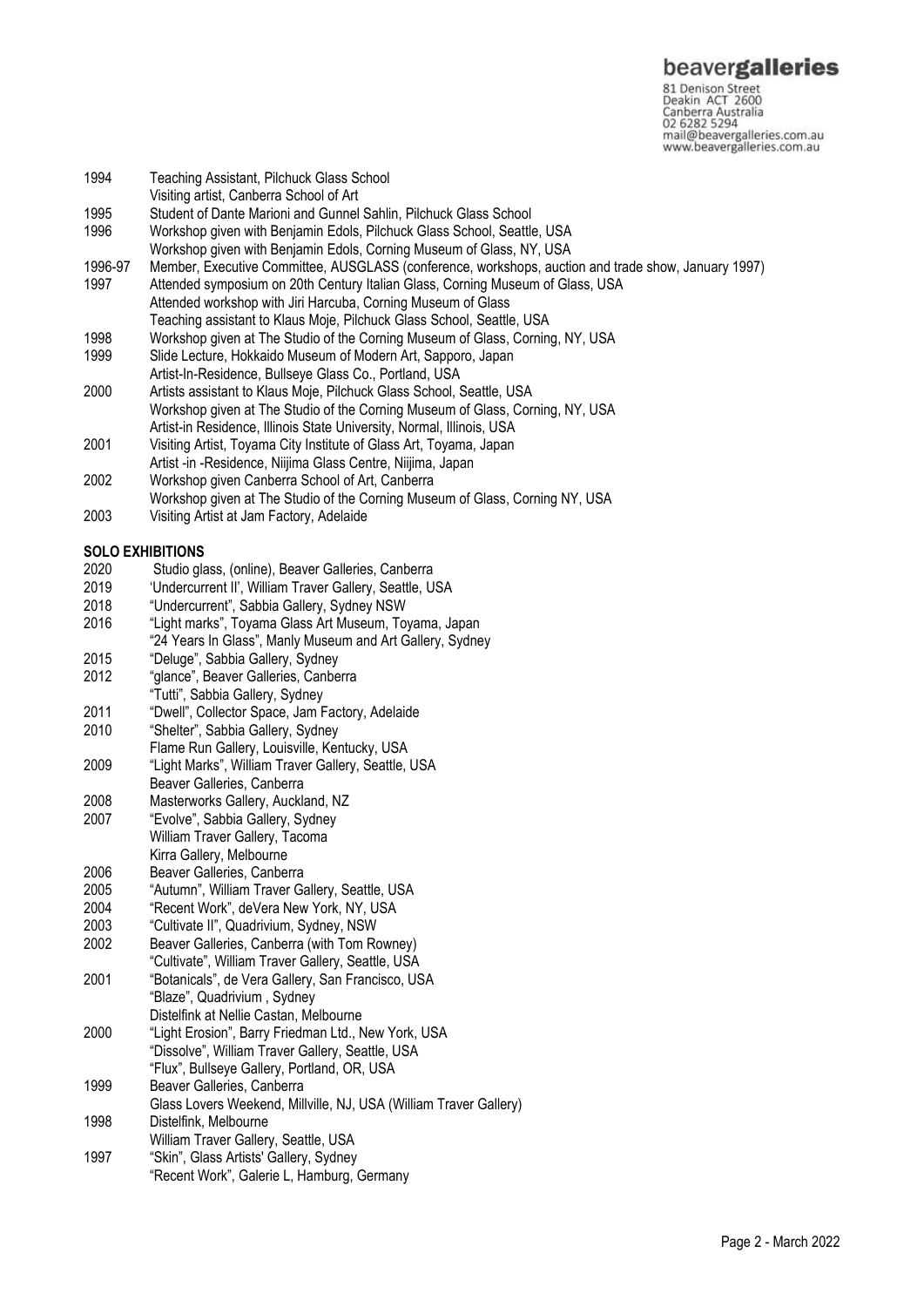**beavergalleries**<br> **81 Denison Street**<br>
Deakin ACT 2600<br>
Canberra Australia<br>
02 6282 5294<br>
mail@beavergalleries.com.au<br>
www.beavergalleries.com.au

- 1996 de Vera Gallery, San Francisco, USA
- 1993 de Vera Gallery, San Francisco, USA

|      | <b>SELECTED GROUP EXHIBITIONS</b>                                                                                       |
|------|-------------------------------------------------------------------------------------------------------------------------|
| 2021 | 'The study', Sabbia Gallery, Sydney                                                                                     |
| 2020 | 'Container', Sabbia Gallery, Sydney                                                                                     |
| 2019 | "one three seven", Beaver Galleries, Canberra                                                                           |
| 2018 | Tom Malone Glass Prize, Art Gallery of Western Australia, Perth                                                         |
|      | "Art Breda", Obsession of Art Gallery, Breda, The Netherlands                                                           |
| 2017 | "Salute XIII", Sabbia Gallery, Sydney                                                                                   |
|      | "Art Breda: Obsession of Art Gallery, Breda, The Netherlands                                                            |
|      | "La Collezione Bellini-Pezzoli", Castello Sforzesco, Milan, Italy                                                       |
|      | "Refraction" Beaver Galleries, Canberra                                                                                 |
|      | "Masters of Glass" Sabbia Gallery, Sydney, NSW                                                                          |
|      | "History Repeated" Craft ACT, Canberra                                                                                  |
| 2016 | "Small works 2016", Beaver Galleries, Canberra                                                                          |
|      | Hindmarsh Prize, Canberra Glassworks, ACT                                                                               |
|      | "Arts in Sculpture and Glass", The Obsession of Art, Netherlands                                                        |
|      | "Kirra Illuminating Glass Award", Kirra Gallery, Melbourne                                                              |
|      | "Salute XII", Sabbia Gallery, Sydney                                                                                    |
| 2015 | "Diplomacy", Canberra Glassworks, ACT                                                                                   |
|      | "Salute XI", Sabbia Gallery, Sydney                                                                                     |
|      | "2 <sup>nd</sup> Glass Invitational", Blue Rain Gallery, Sante Fe, New Mexicom USA                                      |
|      | "Tacoma MOG Touring Exhibition", National Glass Centre, Sunderland, UK                                                  |
|      | "All in the family", Racine Art Museum, Wisconsin, USA                                                                  |
|      | "Light of Summer: The Obsession of Art", The Netherlands                                                                |
| 2014 | "Kirra Illuminating Glass Award", Kirra Gallery, Melbourne                                                              |
|      | "Revere", Sabbia Gallery, Sydney                                                                                        |
|      | "Absorb", Canberra Glassworks, ACT                                                                                      |
| 2013 | "Small works", Beaver Galleries, Canberra                                                                               |
|      | "Australian Glass", Traver Gallery, Seattle, USA                                                                        |
|      | "Links: Australian glass and the Pacific Northwest", Museum of Glass, Tacoma, USA                                       |
|      | "Playing with fire: 50 Years of Contemporary Glass", Museum of Design, New York, USA                                    |
|      | "Masters in blown glass", Kirra Galleries, Melbourne                                                                    |
| 2012 | "Alphabet", Craft ACT, Canberra                                                                                         |
|      | "Global and Local: Studio and Contemporary Glass on Florida's West Caost", Museum of Fine Arts, St Petersburg, Florida, |
|      | <b>USA</b>                                                                                                              |
| 2011 | Morgan Glass Gallery, Pittsburgh, Pennsylvania, USA                                                                     |
|      | "Geometry", Sabbia Gallery, Sydney                                                                                      |
|      | "Translucense: Contemporary Glass", Art Gallery of Western Australia, Perth                                             |
| 2010 | Ranamok Glass Prize                                                                                                     |
|      | "Evolving Elements", Aptos Cruz Gallery, Stirling, SA                                                                   |
|      | "Winter", Sabbia Gallery, Sydney                                                                                        |
|      | "Light in Winter", Kirra Galleries, Melbourne                                                                           |
|      | La Collezione Bellini-Pezzoli, Museo Bagatti Valsecchi, Milan, Italy                                                    |
| 2009 | "Looking Forward", William Traver Gallery, Seattle, USA                                                                 |
|      | "Art in Glass", Framed Gallery, Darwin                                                                                  |
|      | "Vision Realized', Morgan Contemporary Glass Gallery, Pittsburgh, USA                                                   |
|      | "Ranamok Glass Prize"                                                                                                   |
|      | "Collect", Saatchi Gallery, London                                                                                      |
|      | "Furnace", Contemporary Australian Art Glass, Tasmanian Craft Fair, Tasmania                                            |
|      | "In Paradise", Manly Museum and Art Gallery, Manly, NSW                                                                 |
| 2008 | "Ranamok Glass Prize"                                                                                                   |
|      | "In Essence", Sabbia Gallery, Sydney                                                                                    |
|      | "Surface Exploration", Kirra Galleries, Melbourne                                                                       |
|      | "Women's Glass Invitational", Dane Gallery, Nantucket, USA                                                              |
|      |                                                                                                                         |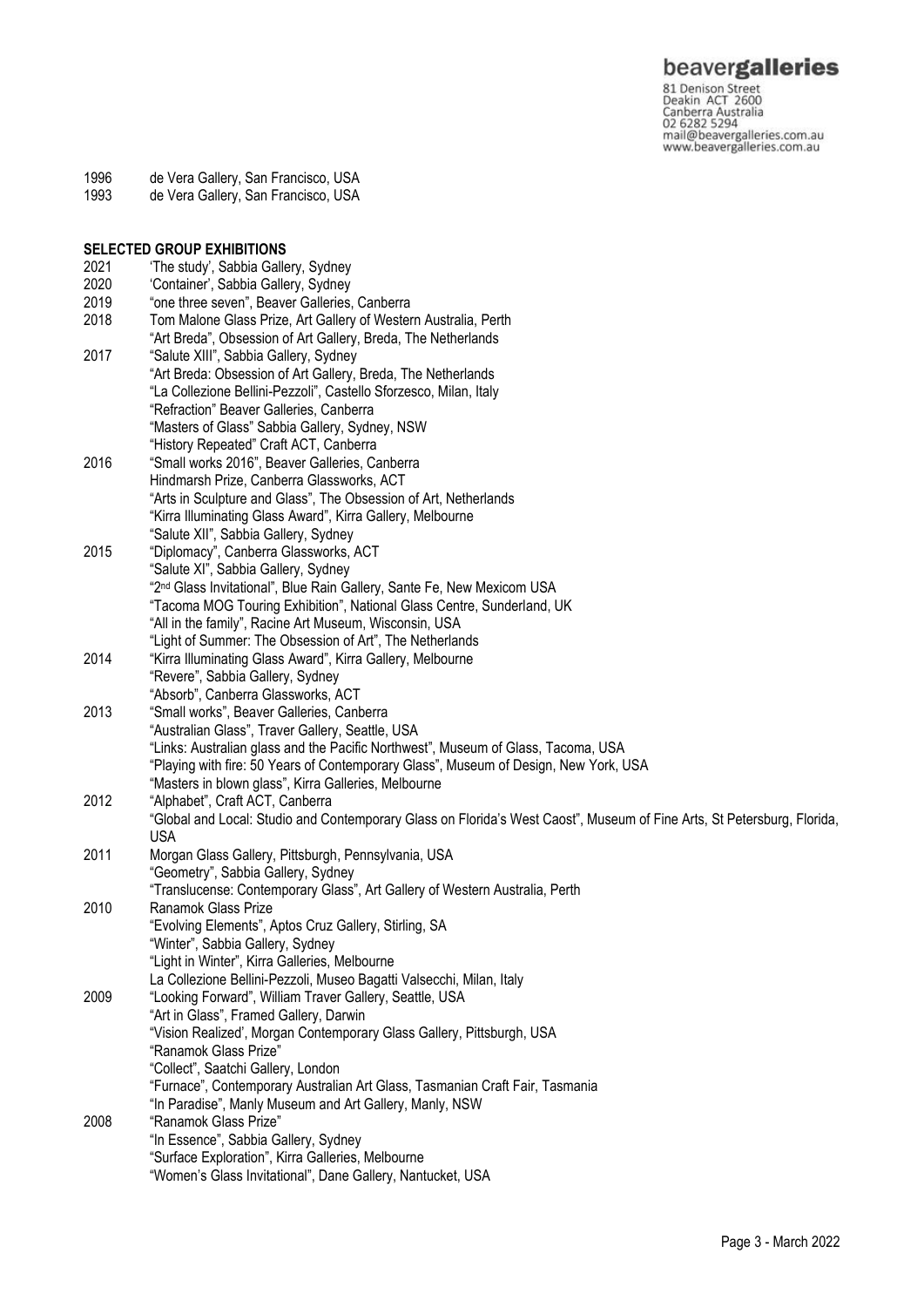**beavergalleries**<br> **81 Denison Street**<br>
Deakin ACT 2600<br>
Canberra Australia<br>
02 6282 5294<br>
mail@beavergalleries.com.au<br>
www.beavergalleries.com.au

|      | "Gesture and Cadence", Morgan Contemporary Glass Gallery, Pittsburgh, USA                                                                                |
|------|----------------------------------------------------------------------------------------------------------------------------------------------------------|
| 2007 | "Tom Malone Glass Prize", Art Gallery of Western Australia, Perth                                                                                        |
|      | "Ranamok Glass Prize"<br>"Mastery in Contemporary Glass", Gaffer Studio Glass and Starcap Galleries, Singapore                                           |
|      | "Smartworks", Powerhouse Museum, Sydney                                                                                                                  |
| 2006 | "Collect", Victoria and Albert Museum, London, UK                                                                                                        |
|      | "New Masters: new glass", Sabbia Gallery, Sydney                                                                                                         |
|      | "Australia GLASS 2006", Sandra Ainsley Gallery, Toronto, Canada                                                                                          |
|      | "Freestyle New Australian Design for Living", Museum of Victoria, Melbourne                                                                              |
| 2005 | "Collect", Victoria and Albert Museum, London, UK                                                                                                        |
|      | 'Seeds of light", ANU School of Art Gallery, Canberra                                                                                                    |
|      | "Canberra Glass 2005", Beaver Galleries, Canberra                                                                                                        |
|      | "The Cutting Edge", cut & engraved glass, curated by Robert Bell, Wagga Wagga Art Gallery, NSW                                                           |
|      | SOFA Chicago 2005, Chicago, USA (Beaver Galleries)                                                                                                       |
| 2003 | "Canberra Glass 2003", Beaver Galleries, Canberra                                                                                                        |
|      | "The Glass Vessel", Kentucky Museum of Arts and design, Louisville, KY, USA                                                                              |
| 2002 | "Niijima Glass Exhibition", TEPCO Gallery, Tokyo, Japan                                                                                                  |
|      | "Transparent Things", National Gallery of Australia touring exhibition, Wagga Wagga City Art Gallery, NSW                                                |
|      | "Global Glass", Marx - Saunders Gallery, Chicago, USA                                                                                                    |
|      | "William Traver Gallery: 25 Years", William Traver Gallery, Seattle, USA                                                                                 |
|      | "Benjamin Edols, Kathy Elliott and Tom Rowney: Studio Glass", Beaver Galleries, Canberra                                                                 |
|      | "Australian Glass", Masterworks Gallery, Auckland, NZ                                                                                                    |
| 2001 | Lino Tagliapietra e amici", Fuller Museum of Art, Brockton, USA                                                                                          |
| 2000 | "Desire", Quadrivium, Sydney                                                                                                                             |
|      | "Flux", Bullseye Gallery, Portland, USA                                                                                                                  |
|      | "At the Edge", Galerie Handwerk, Munich, Germany; National Glass Centre Sunderland, UK                                                                   |
|      | "International Craft Triennale", Museum fur Angewandte Kunst, Frankfurt, Germany                                                                         |
|      | "Dissolve", William Traver Gallery, Seattle, USA                                                                                                         |
|      | "Light Erosion", Barry Friedman Ltd., New York, USA                                                                                                      |
| 1999 | "Passion", Quadrivium Gallery, Sydney                                                                                                                    |
|      | "Contemporary Australian Craft to Japan", Powerhouse Museum touring exhibition, Japan and Australia                                                      |
|      | Glass Lovers Weekend, Millville, New Jersey, USA (William Traver Gallery)                                                                                |
|      | "Latitudes - Bullseye Glass in Australia", Canberra School of Art Gallery                                                                                |
|      | "Canberra Glass 1999", Beaver Galleries, Canberra                                                                                                        |
|      | RFC Glass Prize, Volvo Gallery, Sydney                                                                                                                   |
|      | "Vetro al Femminile", Galleria Marina Barovier, Venice, Italy<br>"Latitudes II", Gallery Himawari, Seto, Japan                                           |
| 1998 |                                                                                                                                                          |
|      | "Australian Glass - 10 Artists, Gallery Enomoto, Osaka, Japan<br>"Offline: An exhibition of Soft Hardware, Jam Factory Craft and Design Centre, Adelaide |
|      |                                                                                                                                                          |
|      | "Masters of Australian Glass", Quadrivium, Sydney<br>RFC Glass Prize, Glass Artists Gallery, Sydney                                                      |
|      | "Skin II", de Vera, San Francisco, USA                                                                                                                   |
|      | "Latitudes II", The Bullseye Connection, Portland, USA                                                                                                   |
|      | "Aperto Vetro", Palazzo Ducale, Venice, Italy                                                                                                            |
|      | "International Exhibition of Glass '98, Kanazawa", Kanazawa, Japan                                                                                       |
| 1997 | Contemporary Art Fair, Canberra (Beaver Galleries)                                                                                                       |
|      | "Masters of their Craft", Quadrivium Gallery, Sydney                                                                                                     |
|      | "Collaborations in Glass", Mary Place Gallery, Sydney                                                                                                    |
| 1996 | "Kept for the best", National Gallery of Australia touring exhibition                                                                                    |
|      | "Latitudes", Crafts Council ACT, Canberra                                                                                                                |
|      | "A matter of Making", Canberra Institute of the Arts Alumni exhibition, ANU                                                                              |
|      | "Light Marks", Distelfink Gallery, Melbourne                                                                                                             |
|      | "Distant Points of Light", Beaver Galleries, Canberra                                                                                                    |
|      | "SOFA - Chicago", Glass Artists Gallery, Chicago, USA                                                                                                    |
| 1995 | RFC Prize Finalists' Exhibition, Glass Artists' Gallery, Sydney                                                                                          |
|      | "Latitudes", The Bullseye Connection, Portland, Oregon, USA                                                                                              |
|      | SOFA, Chicago, USA                                                                                                                                       |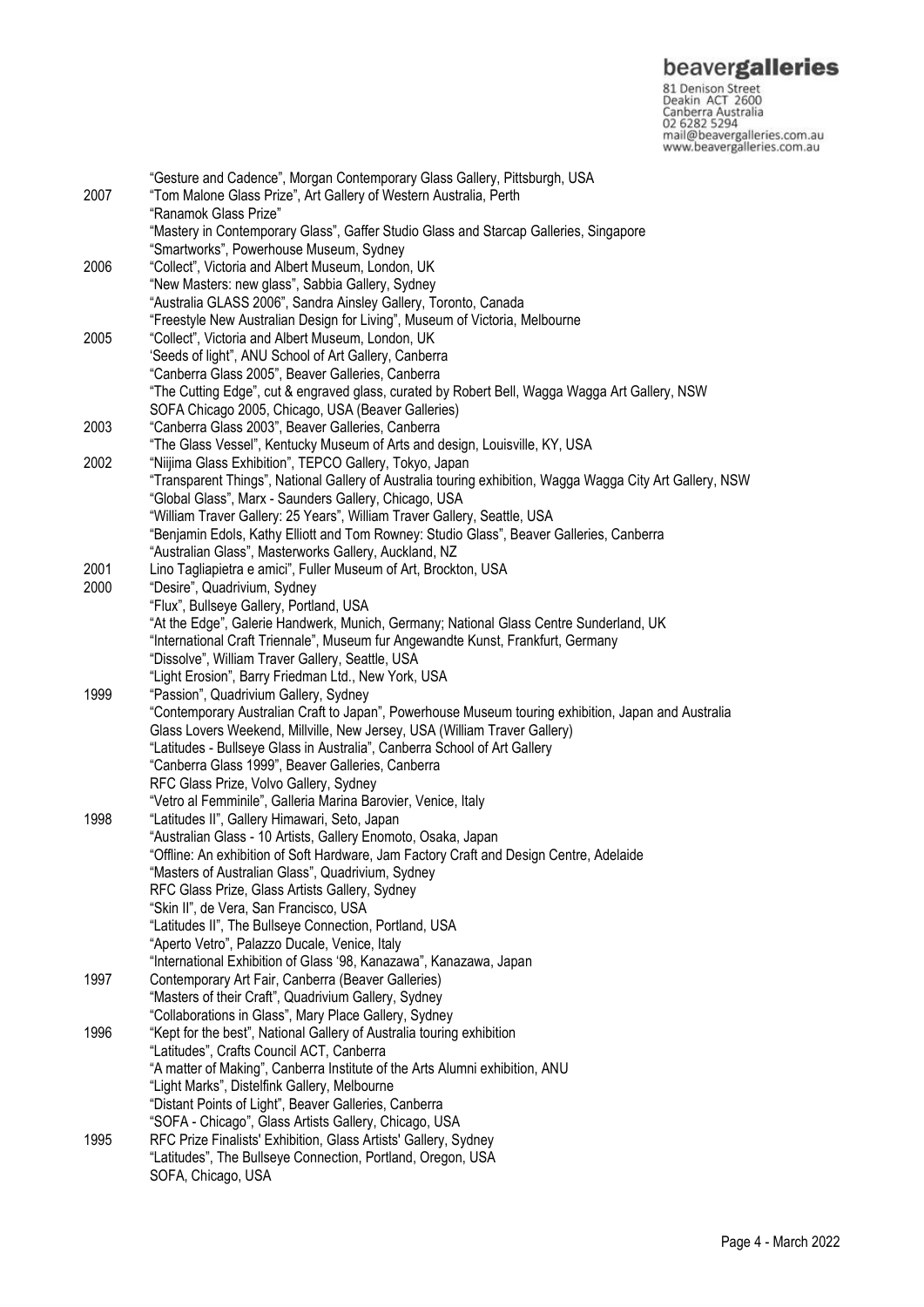81 Denison Street<br>Deakin ACT 2600 Canberra Australia 02 6282 5294 mail@beavergalleries.com.au www.beavergalleries.com.au

Pilchuck Glass Exhibition, Seattle, Tacoma Int. Airport, USA "The Object All Sublime", Australian Decorative Arts Survey, Lauraine Diggins Fine Art, Melbourne "Glass Weekend '95", Habatat Gallery, Millville, New Jersey, USA

- 1994 "The Cutting Edge", '94 Glass Triennial, Wagga Wagga City Art Gallery, NSW "Tenth Capitol Invitational", The Glass Gallery, Bethesda, USA "Out of Canberra", Jam Factory Craft and Design Centre, SA RFC Glass Prize, Glass Artists Gallery, Sydney
- 1993 "Origins and Originality", Drill Hall Gallery, Canberra
- "Jahressmesse Kunsthandwerk", Museum fur Kunst und Gerwerbe, Hamburg, Germany "International Exhibition of Glass, Kanazawa", Kanazawa, Japan "Pate de Verre and Cast Glass", Glass Artists Gallery, Sydney

### **AWARDS / COMMISSIONS**

- 2019 Finalist, Klaus Moje Award, Canberra
- 2018 Finalist, Tom Malone Glass Prize, Art Gallery of Western Australia, Perth
- 2013 Arts NSW Artist Grant<br>2010 Australia Council Gran
- Australia Council Grant
- 2003 Australia Council Grant, New Work
- 1998 Resource Finance Corporation Glass Prize<br>1996 (Ben Edols) Pilchuck Glass School Scholar
- (Ben Edols) Pilchuck Glass School Scholarship
- 1995 Pilchuck Glass School Scholarship
- Australia Council Grant
- 1994 Australia Council Grant
- 1993 Fellowship at the Creative Glass Centre of America (Ben Edols) Pilchuck Glass School Scholarship
- 
- 1992 (Ben Edols) The Queen's Trust Award for Young Australians<br>1991 (Kathy Flliott) 1st Prize "Glass: Challenging the Medium" Co (Kathy Elliott) 1st Prize, "Glass: Challenging the Medium", Competitive Exhibition
- 1990 (Ben Edols) Pilchuck Glass School Scholarship

### **PUBLICATIONS**

- 2016 '*Light Marks'* exhibition catalogue, published by Toyama Glass Art Museum, Japan *'24 Years in Glass'* exhibition catalogue, Manly Museum & Art Gallery, Sydney, NSW Glass Quarterly, Hotsheet, Artist Interview, Tuesday August 9th 2016
- 2013 *Links: Australian Glass and the Pacific Northwest*; Vicki Halper
- 2011 *Translucence: Contemporary Glass*, exhibition catalogue
- 2010 *Translucence: Contemporary Glass*, exhibition catalogue, Robert Cook
- *Masters: blown glass: Major works by leading artists*, Susan Rossi-Wilcox
- 2009 "Creative partnership of glass fluidity", Kerry-Anne Cousins, *Canberra Times*, 17 November
- 2007 *The Sydney Magazine*, August, Issue #52
- *Australian Art Review*, November, Issue #15
- 2006 "Glass act in show of work from Edols and Elliott", Sharon Peoples, *Canberra Times,* 4 August *Australian Glass Today*, Margot Osbourne, Wakefield Press
- 2003 *Domain*, Sydney Morning Herald, 10th April *House and Garden*, May *Object*, No. 42
	- *Lino*, No. 3
- 
- 2002 *VETRO Magazine*, December, 2002, no 16
- 2001 *Artists in Glass,* Dan Klein, Mitchell Beazley
- *I.D. Magazine*, November 2000 *At the edge: Australian Glass Art*, exhibition catalogue *Australia + Germany*, International Craft Triennale 2000 exhibition catalogue *Flux*, exhibition catalogue 1999 *Arte*, August
- *Craft Arts International*, No. 47 *Contemporary Australian Craft*, exhibition catalogue, Hokkaido Museum of Modern Art *Developing the Collection, Acquisitions 1997-1999*, National Gallery of Australia
- 1998 *Australian Glass - 10 Artists*, exhibition catalogue